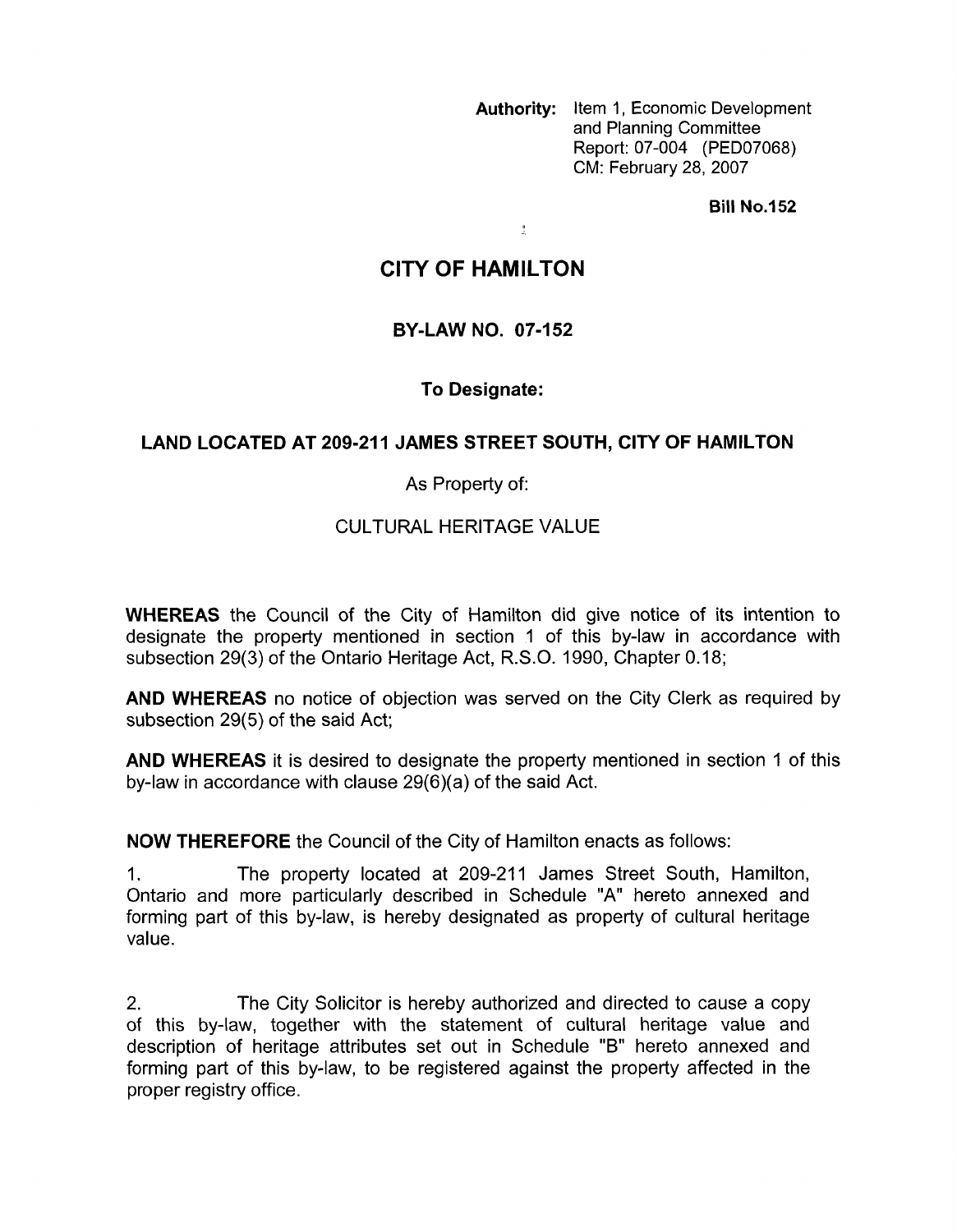- **3.** The City Clerk is hereby authorized and directed,
	- (a) to cause a copy of this by-law, together with reasons for the designation, to be served on The Ontario Heritage Trust by personal service or by registered mail;
	- (b) to publish a notice of this by-law once in a newspaper having general circulation in the City of Hamilton.

PASSED and ENACTED this 16<sup>th</sup> day of May, 2007.

Fred Eisenberger Mayor City Clerk

an ya So

 $\frac{1}{\sigma_{\rm c}}$ 

**Revin C. Christenson**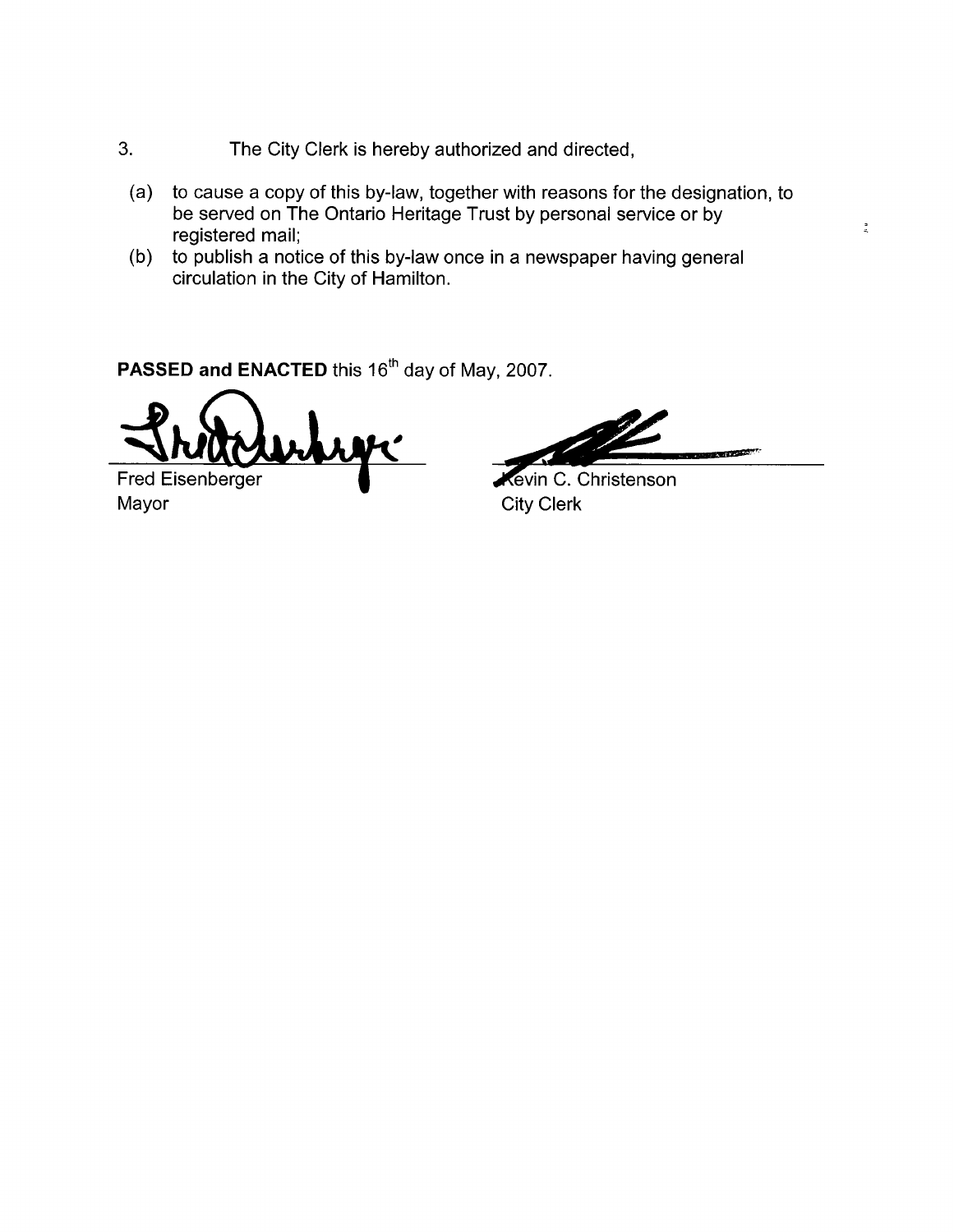### Schedule "A" To By-Law No. 07-164

### 209-21 1 James Street South Hamilton, Ontario

PIN: 17173-0114 (LT)

Part Lot 200, George Hamilton Survey, Plan 1431, as in CD 350019; City of Hamilton